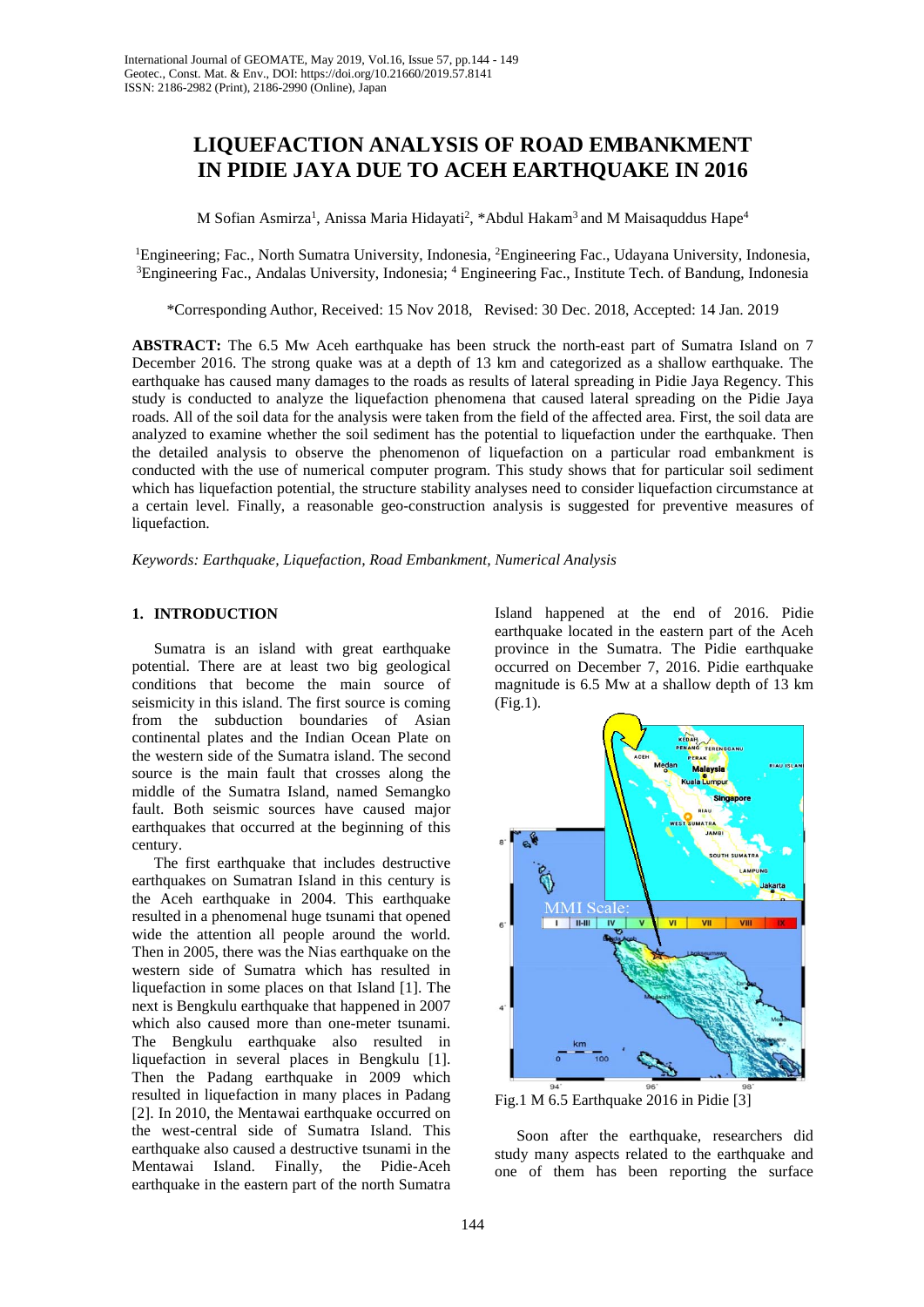deformation in Pidie (Fig.2). This study remarked the deformations of the ground surface have relation to the liquefaction [3]. Another study tried to convince the relationship between the phenomena of liquefaction to the Poisson's Ratio value in Meurah Dua Distric of Pidie Jaya. This premature study estimating the soil type based on the Poisson's ratio taken from Table 1 [4]. The value of Poisson's ratio was determined based on the test results of compression-wave velocity (Vp) and shear-wave velocity value (Vs). The velocities tests were conducted through seismic refraction method and Multhichannel Analysis of Surface Wave.



Fig.2 Deformation in Pidie [3]

| Table 1 Poisson's Ratio range [4] |  |
|-----------------------------------|--|
|-----------------------------------|--|

| No. | Soil Types             | Poisson's Ratio |
|-----|------------------------|-----------------|
| 1.  | <b>Satturated Clay</b> | $0,40-0,50$     |
| 2.  | Un-saturated Clay      | $0,10-0,30$     |
| 3.  | Clayey Sand            | $0,20-0,30$     |
| 4.  | Silt                   | $0,30-0,35$     |
| 5.  | Dense Sand             | $0,20-0,40$     |
| 6.  | Coarse Sand            | 0,15            |
| 7.  | Fine Sand              | 0,25            |
| 8.  | <b>Boulders</b>        | $0,10-0,40$     |

### **2. DAMAGE IN PIDIE 2016**

The Pidie 2016 earthquake has caused damages in many access roads in terms of settlement od bridge abutment (Fig.3) and cracks in the road surfaces (Fig.7). Those infrastructure damages are illustrated in Fig.4 and Fig.8 respectively. The crack on roads was caused by liquefaction in the underground soils. The cracks mostly extended along the surface of the road, although there are several crossed through the road. The liquefaction and lateral spreading in some districts of Pidie Jaya are indicated by sand boil at the lower side of the road body (Fig. 7). Liquefactions that caused cracks and settlement of the access roads have also reported being widespread in Pidie region [3].



Fig.3 Settlement on the road in Pidie 2016



Fig.4 Settlement on the road in Pidie 2016



Fig. 5 Sand boiling due to Aceh earthquake 2016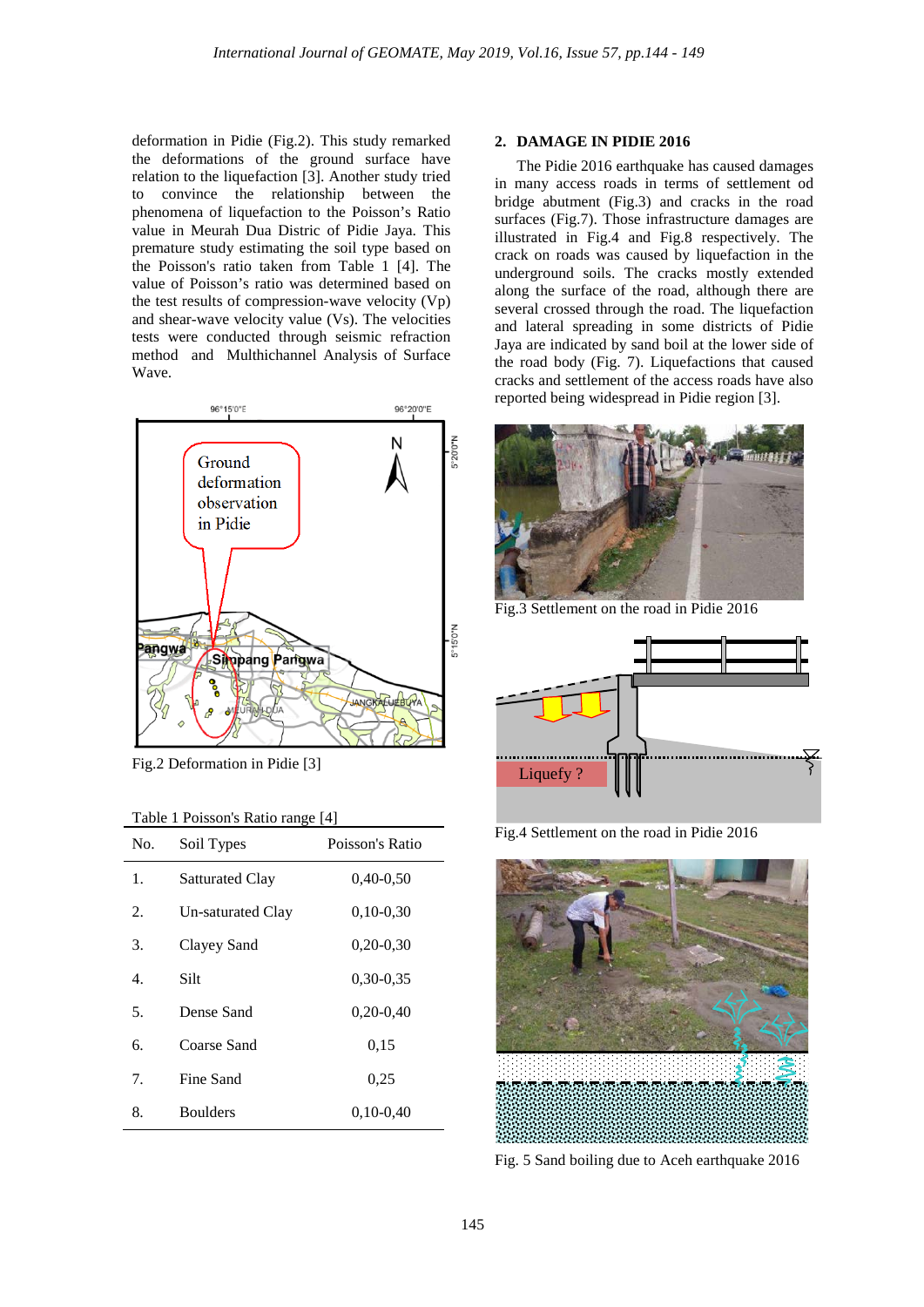

Fig. 7 Cracks on road in Pidie 2016



The studies of liquefaction, in general, have been done a lot [4], [5], [6]. In this paper, the damage in road embankment due to liquefaction is discussed. The soil and geometric data for that purposes are adopted from field test investigation in Pidie district of the Aceh province.

### **3. ROAD EMBANKMENT CASE IN PIDIE**

The soil data for the purposes of numerical analysis in this study was adopted from the results of the Dutch Cone Penetration test (CPT) data as shown in Table 2 and Fig. 9. Based on that data it can be seen that the soil on the site has a small tip resistance on the near surface to a depth of several meters. The soil type at that location is obtained by analyzing the Friction Ratio  $(R_f)$  values of the CPT results. Furthermore, the value of the cones resistances and the friction ratios are plotted together on the soil type chart. The results show that the sandy soil dominates the near-surface soil layer (Fig. 10). While the rest is estimated to be a cohesive layer in terms of silt or clay mixtures [7]. The site location is on the edge of the river with relatively shallow groundwater level. This situation makes the land in that location will be in water-saturated condition.

In the performed numerical simulations, the soil layer is simply divided into two parts, the top layer with the cone average resistance of 25  $kg/cm<sup>2</sup>$  and the bottom one with an average cone resistance of  $200 \text{ kg/cm}^2$ . Further, the modulus of soil modulus, E and the shear angle,  $\phi$  and others parameters for the analysis is calculated based on the total constraint resistance,  $q_t$ , the cone resistance,  $q_c$ , of the total and effective overburden stress of  $\sigma_{\rm vo}$  and  $\sigma_{\rm vo}$ ' with the correlation parameter  $\alpha_E$ , using the following equation [7]:

$$
E = \alpha_E (q_t - \sigma_{vo})
$$
 (1)

$$
\tan \phi' = \frac{1}{2.68} \left[ \log \left( \frac{q_c}{\sigma'_{\text{vo}}} \right) + 0.29 \right]
$$

**(2)**

| Table 2 CPT Test results |                                 |       |                                 |                |  |  |
|--------------------------|---------------------------------|-------|---------------------------------|----------------|--|--|
|                          | CPT-1                           |       |                                 | $CPT-2$        |  |  |
| Dept                     | $q_c$                           | $R_f$ | $q_c$                           | $R_{\rm f}$    |  |  |
| (m)                      | $\frac{\text{kg}}{\text{cm}^2}$ | (%)   | $\frac{\text{kg}}{\text{cm}^2}$ | $(\%)$         |  |  |
| 0                        | 0                               | 0     | 0                               | 0              |  |  |
| 0.2                      | 40                              | 1.25  | 25                              | 2              |  |  |
| 0.4                      | 30                              | 1.67  | 30                              | 1.67           |  |  |
| 0.6                      | 25                              | 2     | 25                              | 2              |  |  |
| $0.8\,$                  | 25                              | 2     | 25                              | $\overline{2}$ |  |  |
| 1                        | 25                              | 2     | 20                              | 2.5            |  |  |
| 1.2                      | 30                              | 1     | 15                              | 2              |  |  |
| 1.4                      | 25                              | 1.2   | 30                              | 1.67           |  |  |
| 1.6                      | 25                              | 2     | 35                              | 1.43           |  |  |
| 1.8                      | 25                              | 2     | 40                              | 1.25           |  |  |
| 2                        | 25                              | 2     | 45                              | 0.67           |  |  |
| 2.2                      | 20                              | 2.5   | 35                              | 0.86           |  |  |
| 2.4                      | 25                              | 2     | 180                             | 0.56           |  |  |
| 2.6                      | 30                              | 3.33  | 150                             | 0.67           |  |  |
| 2.8                      | 180                             | 2.22  | 190                             | 1.05           |  |  |
| 3                        | 220                             | 1.36  | 180                             | 1.11           |  |  |
| 3.2                      | 245                             | 0.2   | 210                             | 0.71           |  |  |



Fig. 9 Cone Penetration Test Data in Pidie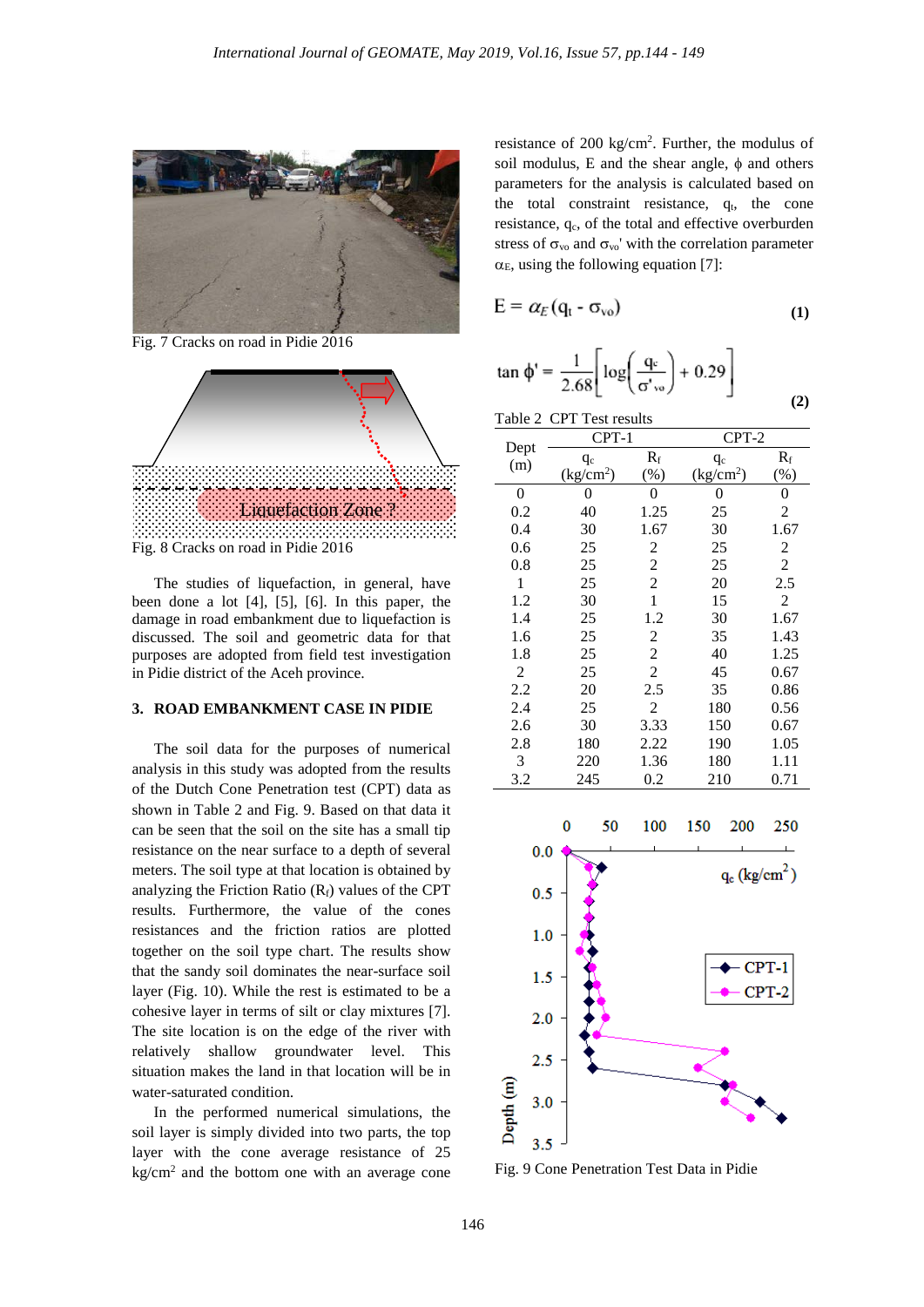The results of the correlation calculations of the mechanical parameters for the numerical analysis are shown in Table 3.

Table 3 Average values of soil parameters

| Parameter                                  | Layer 1 | Layer 2 |
|--------------------------------------------|---------|---------|
| Soil modulus, $E(kN/m^2)$                  | 22000   | 29700   |
| Poisson's ratio, $\mu$                     | 0.4     | 0.3     |
| Friction angle, $\phi$ (degree)            | 40      | 48      |
| Unit weight, $\gamma$ (kN/m <sup>3</sup> ) | 17.5    | 18.5    |



Fig.10 Soil type chart

## **4. ANALYSES AND RESULTS**

In order to investigate the stability of the road embankment against liquefaction, a finite element model of the road embankment on the ground is constructed. The road embankment is made of sandy clay material with a unit weight of  $18 \text{ kN/m}^3$ , the soil cohesion of  $1200 \text{ kN/m}^2$ , the internal friction angle of  $10^0$  and 29000 kN/m<sup>2</sup> of soil modulus. The numerical modeling in this study was done by using the numerical computer program [8]. Road pile is placed right above ground surface with two types of soil layers. The soil parameters for the model are shown in Table 3. Groundwater table is at the depth of 1m from the ground surface. The geometry of the finite element model is shown in Fig.11.

The stability of the embankment due to the liquefaction is investigated in two stages. The first stage, the model is executed with its self-weight. At this stage, the condition of the model is referred to as the normal state. The next stage is considering the liquefaction condition in which the increasing pore water pressures happen in the saturated soil mass. In this stage, the pore water pressure due to liquefaction phenomenon is determined by doubling it from its normal condition. Furthermore, to investigate the stresses in the under the ground, two points are selected that is at a depth of 2m and a depth of 4m from the ground surface.

In the first stage, the displacement pattern due to its self-weight is shown in Fig.12. In this condition, the maximum calculated settlement is 0.002m. The value is relatively small and indicates that the embankment is in stable condition with a safety factor of 5.8 which is considered as a good value for the embankment stability.

Furthermore, in the second stage, the pore water pressure on the saturated soil mass is increased by two times from its normal condition. In this condition, the calculated settlement on the embankment is 0.002m. The value is the same as it in the normal condition. The safety factor in this second condition is 4.7 which indicates the stable state is generally safe. The soil mass in this second stage has tensile stresses at the top of the embankment surface and plastic conditions have occurred in the ground under the embankment (Fig.13). The possible pattern of collapse of this embankment model is estimated as in Fig.14.



Fig.11 Numerical model



Fig.12 Displacement due to self-weight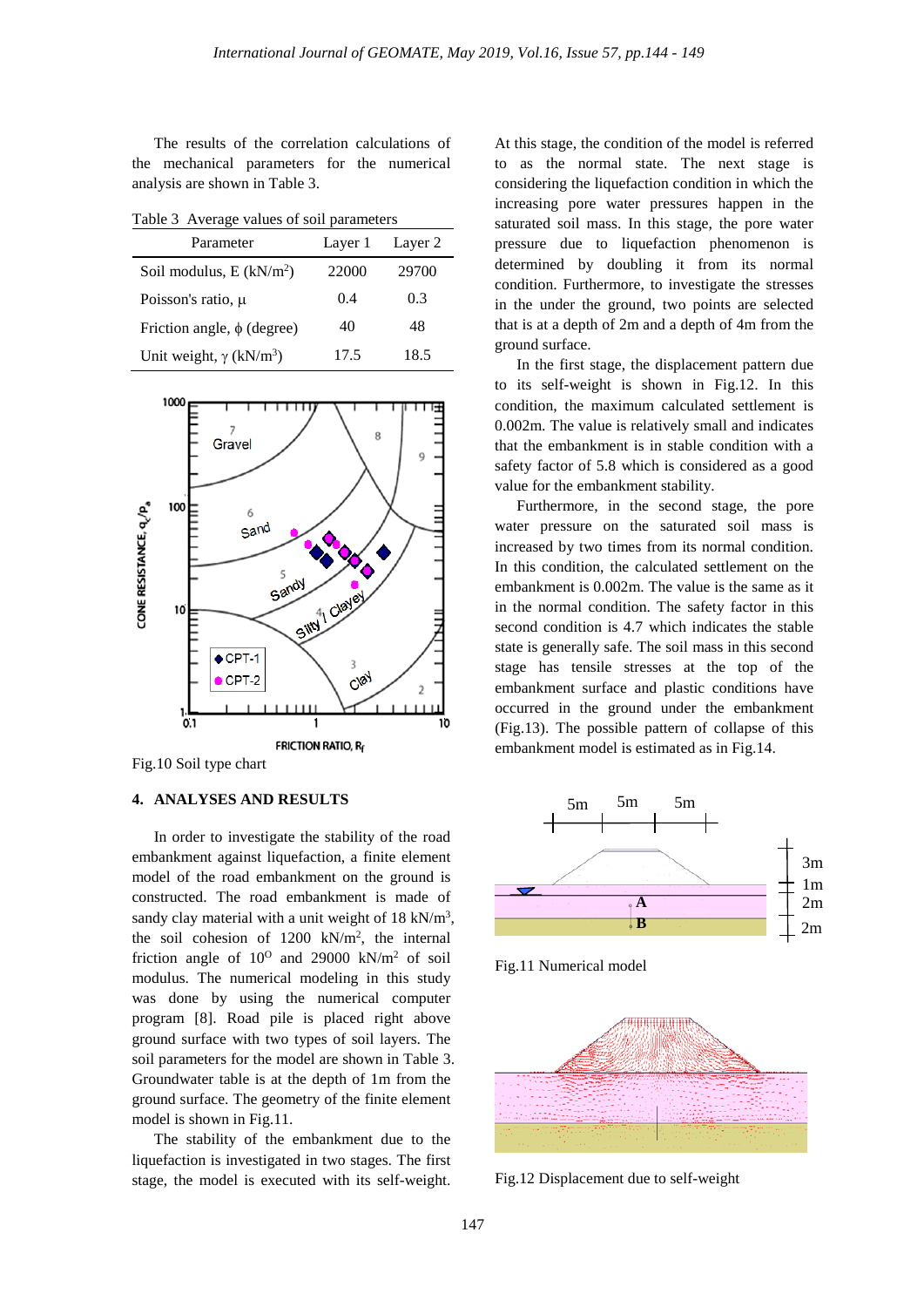

Fig.13 Plastic state due to self-weight



Fig.14 Failure pattern of the embankment

In this analysis, it is also given a simulation of increased pore water pressure up to 2.5 times the normal state. At the pore pressure of that value, the ground under the embankment is collapsed. The safety factor under this condition is 0.4 which is indicating the embankment is not in the stable condition anymore.

The numerical simulations also show that instability condition, the construction suddenly collapse with the increased pore water pressure more than twice in its initial condition (Fig.15). In the actual circumstances, this condition indicates that the liquefaction due to an earthquake will result in a sudden collapse of construction. This is certainly very dangerous since the sudden collapse of construction has given no time for the evacuation action. Although the excess pore water pressures can be monitored with geotechnical equipment, the collapsed condition remains unexpected in certain circumstance. Therefore, in that such cases, a careful analysis of the construction stability is more necessarily important than the installation of monitoring equipment.

Based on these results, it can also be understood that damage and collapse to the embankment of the road can occur suddenly when the pore water increases to a certain incremental value from its normal condition. If this increased pore water pressure has passed away, the embankment will return to its original state. Therefore, the improvement of the road can be done to restore it to its original condition.



Fig.15 Stability due to incremental pore pressure

## **5. CONCLUSIONS**

The earthquake that struck Aceh in 2016 has caused damage to a number of road embankment in Pidie Jaya. In order to investigate the effects of that phenomenon on the road embankment stability, the simulation of an increase in pore water pressure caused by liquefaction was discussed here. The original ground data was adopted based on cone penetration test results in The Pidie Jaya District - Aceh.

The results of this study indicate that the increase in pore water pressure due to liquefaction can reduce the stability of road embankment. The increased pore water pressure, at a certain time, will result in the loss of stability of the construction suddenly. This indicates that the damage and collapse occurring due to liquefaction and lateral spreading can occur at a short time during the earthquake. Soon after the earthquake passed away, the excess water pressure due to liquefaction returns to its normal state, the embankment construction will also be stable again but in damaged condition. For that then the improvement can be done to restore the road condition to function as normal.

Based on the results in this study it can also be suggested the importance of conducting stability analysis of the construction by considering the liquefaction triggered pore water pressure due to a selected earthquake. Since the sudden collapse phenomenon happens in a very short time, monitoring equipment installation for early warning for such case purposes seems to be less recommended.